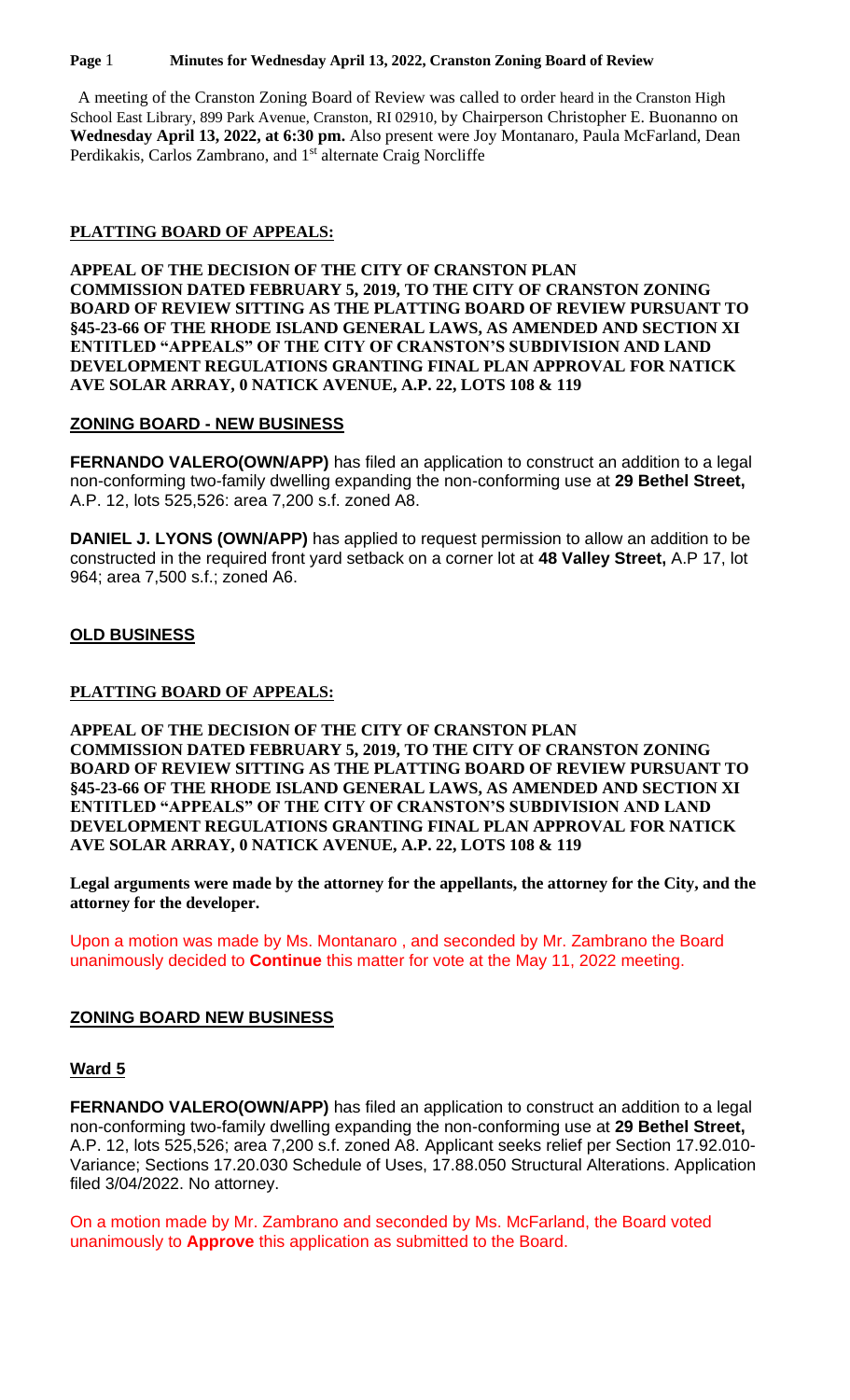### **Page** 2 **Minutes for Wednesday April 13, 2022, Cranston Zoning Board of Review**

The Board made their decision based on the following findings of fact:

- 1. The parcel (AP 12, Lots 525-526) is located on two adjacent, substandard lots which are merged to form one undersized lot of  $7,200$  ft<sup>2</sup> in an A-8 zone.
- 2. The proposed 1,432 ft<sup>2</sup> addition to the existing 656 ft<sup>2</sup> two-family house will increase the lot coverage on the parcel from 9% to 29%, which falls just below the maximum allowable lot coverage (30%) in an A-8 zone.
- 3. Granting relief to allow the construction of the addition would not negatively alter the character of the neighborhood.
- 4. Granting relief would be generally consistent with the Comprehensive Plan's Land Use Principle 4, which advises to "*Protect and stabilize existing residential neighborhoods by basing land use decisions on neighborhood needs and quality of life…" (p. 34)*.
- 5. The applicant spoke about the need for more room to raise his family and his contractor spoke about the project
- 6. There was additional testimony from any abutter either in favor or against the project.

In this case, applying the facts above to the standard for a variance, the Board further finds that the application involves a hardship that is due to the unique characteristics of the property, and is not due to a physical or economic disability of the applicant, that the hardship does not result primarily from the desire of the applicant to realize greater financial gain, will not alter the general character of the surrounding area or impair the intent or purpose of the Zoning Ordinance or the comprehensive plan. In granting a variance the subject land the Applicant met the requirements of the Zoning Code relief per Section 17.92.010, Sections 17.20.030- Schedule of Allowed Uses, and 17.20.120- Schedule of Intensity Regulations.

# **Ward 5**

**DANIEL J. LYONS (OWN/APP)** has applied to request permission to allow an addition to be constructed in the required front yard setback on a corner lot at **48 Valley Street,** A.P 17, lot 964; area 7,500 s.f.; zoned A6. Applicant seeks relief per Section 17.92.010-Variance; Sections 17.20.120- Schedule of Intensity Regulations. Application filed 3/09/2022. No attorney.

On a motion made by Mr. Perdikakis and seconded by Ms. McFarland, the Board voted unanimously to **Approve** this application as submitted to the Board.

The Board made their decision based on the following findings of fact:

- 1. The parcel (AP 17, Lot 964) is located on a corner lot of  $7,500$  ft<sup>2</sup> in an A-6 zone, with frontage on both Valley Street and Overhill Road, which subjects it to two 25-foot front setbacks.
- 2. The addition of the proposed 336 ft<sup>2</sup> bedroom to the parcel, which already hosts an existing 1,464  $\text{ft}^2$  single-family house (with attached garage and deck), will increase the lot coverage from 20% to 24%. This remains below the maximum allowable lot coverage (30%) in an A-6 zone.
- 3. The proposed bedroom addition would encroach 15 feet into the 25-foot front setback off Overhill Road. The existing house also encroaches into this same setback line by an equivalent distance, so the addition would project no further into the setback than the rest of the structure currently does.
- 4. Granting relief to allow the construction of an additional bedroom would not negatively alter the character of the neighborhood, as none of the other three homes with frontage on the same segment of Overhill Road conform to the 25-foot setback. (The applicant's home, as well as the other three houses, are all pre-existing non-conforming structures.)
- 5. Any visual impacts resulting from the bedroom addition will be mitigated by the existing vegetated buffer the applicant planted along Overhill Road.